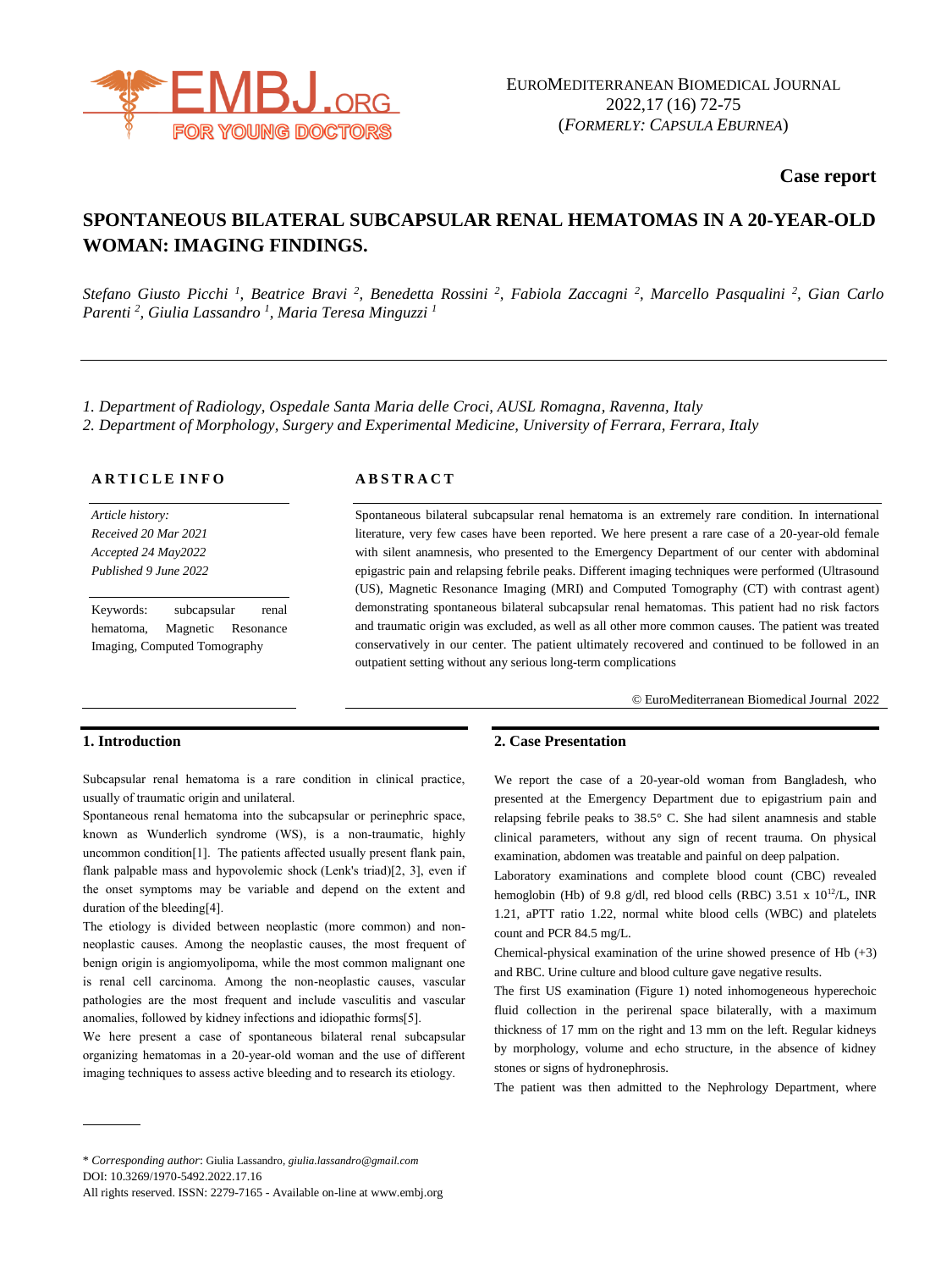antibiotic therapy was set up and blood-chemical tests were repeated, which reported a further reduction in RBC and Hb and an increase of PCR. The further drop in Hb made transfusion therapy necessary.

To exclude a bilateral pyelonephritis an MRI of the abdomen was performed with a 1.5 Tesla implant, multiplanar and multi-echo sequences, without use of Gadolinium contrast agent (Figure 2-3).



**Figure 1. Abdomen Ultrasonography (US) documented the presence of inhomogeneous hyperechoic fluid collection in the perirenal space bilaterally, with a maximum thickness of 17 mm on the right (left figure) and 13 mm on the left (right figure).**



**Figure 2 A (upper) and B (lower). Upper Abdominal MRI with 1.5 Tesla implant, on axial planes, T2-weighted sequences on the left and T1-weighted sequences on the right.**

**MRI exam shows bilateral perirenal subcapsular inhomogeneous collections (maximum thickness of 24 mm on the right and 22 mm on the left) with hyperintensity bands in T1 sequences compatible with blood signal. These collections were diagnosed as organizing hematomas determining compression of the renal parenchyma and medial displacement of both kidneys.** 

**In the two figures on the left T2w, a millimetric amount of fluid can be noted in sub-hepatic and peri-splenic spaces.**

MRI investigation didn't show any area of signal restriction in DWI/ADC sequences to refer to acute pyelonephritic foci. On the other hand, presence of bilateral perirenal subcapsular inhomogeneous collections was confirmed, with a maximum thickness of 24 mm on the right and 22 mm on the left, determining compression of the renal parenchyma and medial displacement of both kidneys. These collections bilaterally presented hyperintensity bands in T1 sequences compatible with blood signal, then diagnosed as organizing hematomas. Moreover, a millimetric amount of fluid was observed in sub-hepatic, peri-splenic and perirenal space.

In the same day, an urgent CT with contrast agent was performed (figure 4-6) to exclude active bleedings. CT confirmed bilateral subcapsular perirenal organizing hematomas and noted multiple bilateral contrast agent blushes into the hematomas during late excretory phase.

A consultation with the Angiographer Radiologist was then requested: because of the multiple foci of bleeding it was not possible to suggest an endovascular intervention.

Autoantibodies profile blood test was performed and resulted negative.

Our patient remained hospitalized in the Nephrology Department, where she was administered tranexamic acid for the entire period of hospitalization (about two weeks).

She underwent repeated CBC and US follow-up, which showed gradual normalization of Hb and RBC and thickness reduction of the hematomas until they disappeared.

The patient was discharged with diagnosis of idiopathic spontaneous renal hematomas after exclusion of all possible underlying causes.

Our patient will undergo biannual US checkups.



**Figure 3. Upper Abdominal MRI with 1,5 Tesla implant, on coronal plane, Thrive sequence. MRI shows hyperintensity into the renal capsular space compatible with blood signal.**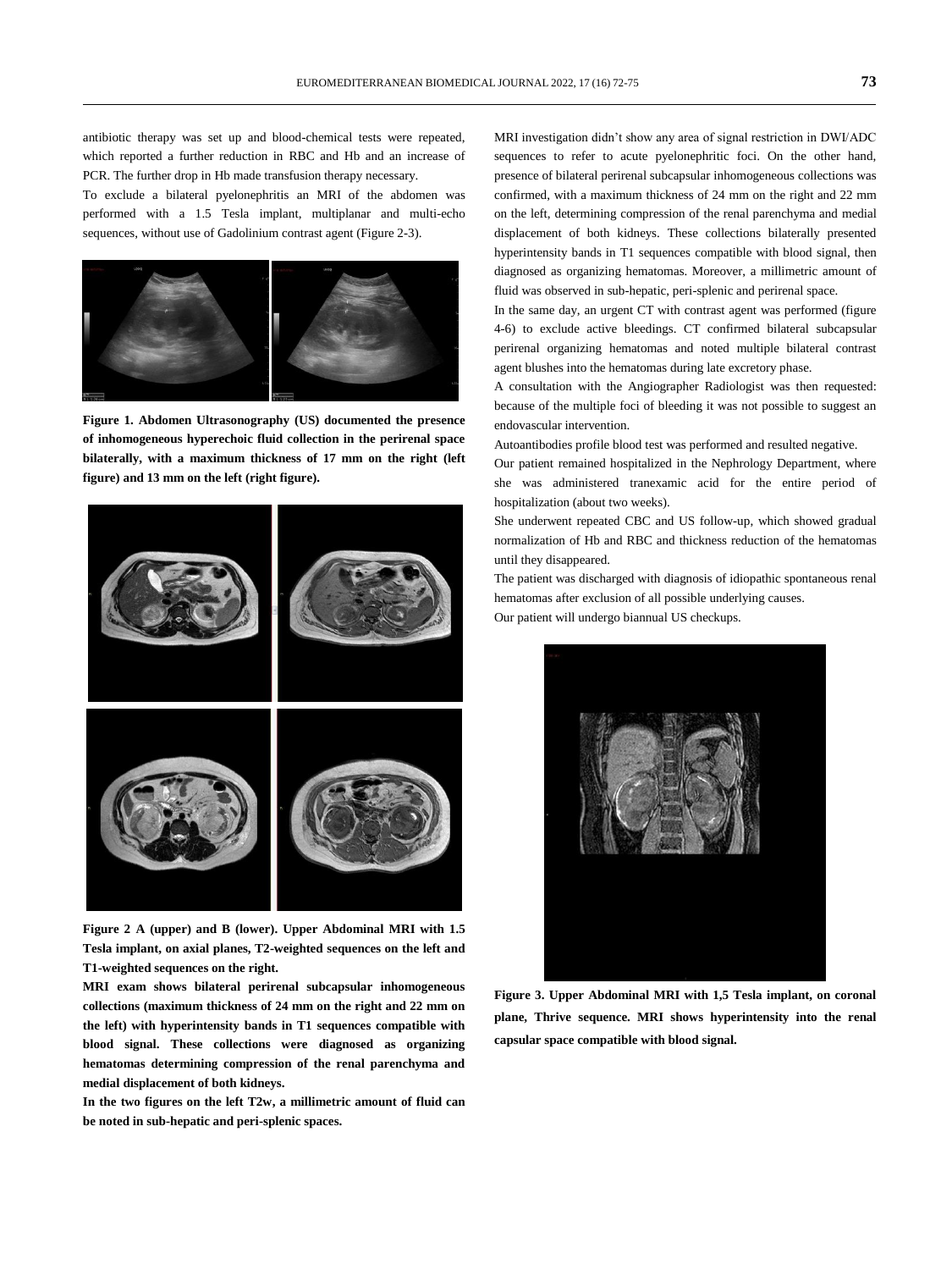

**Figure 4. CT before and after contrast agent administration, on axial planes. On the basal phase (upper figure on the left) spontaneous hyper-attenuation in perirenal subcapsular space could be noted. On late excretory phase (lower figure on the right) multiple bilateral contrast agent blushes into the hematomas may be noted, diagnosed as multiple bilateral active bleedings.**



**Figure 5. CT before and after contrast agent administration, on axial planes. On late excretory phase (lower figure on the right) an extended contrast agent blush may be noted into the left perirenal hematoma, diagnosed as active bleeding.**



**Figure 6. CT after contrast agent administration on late excretory phase, on coronal plane. CT scans show multiple bilateral contrast agent blushes into the hematomas, diagnosed as multiple bilateral active bleedings.**

#### **3. Discussion**

Spontaneous bilateral subcapsular hematomas are very uncommon findings, though in some cases life-threatening. The literature on this topic is limited to few case reports[6–8]. Spontaneous renal hematoma was initially reported by Bonet in 1679 and was later described by Wunderlich in 1856[7]. Usually, it presents with "Lenk's triad" consisting of acute flank pain, tenderness, and symptoms of internal bleeding.

US is considered the first-line investigation for the high sensitivity and the rapid identification of the condition, but US findings must be confirmed with CT for an accurate diagnosis[9].

CT with contrast agent usage is 100% sensitive for diagnosis. It is helpful to identify the cause of hematoma and it has higher sensitivity and specificity than US for identification of an eventual underlying mass[7]. MRI is a useful alternative to CT, in particular in the case of acute pyelonephritis as a cause of bleeding[10].

In fact, in our specific case, MRI was performed before CT in the clinical suspicion of pyelonephritis.

Angiography is useful for researching vascular pathologies and, in the case of acute bleeding, to implement selective arterial embolization[11, 12]. However, in our case, since the blood loss occurred from multiple sources, endovascular treatment would not have been possible and angiography would not have provided additional information compared to CT. Regarding etiologies, renal tumors are the most common cause of hematoma that account for up to 60% of all cases. Among the neoplastic causes, the most frequent benign mass is angiomyolipoma [13], while the most common malignant one is renal cell carcinoma[5]. Other causes include trauma, vascular abnormalities, renal cystic diseases, inflammatory and infectious processes and, in some cases, no predisposing conditions can be found.